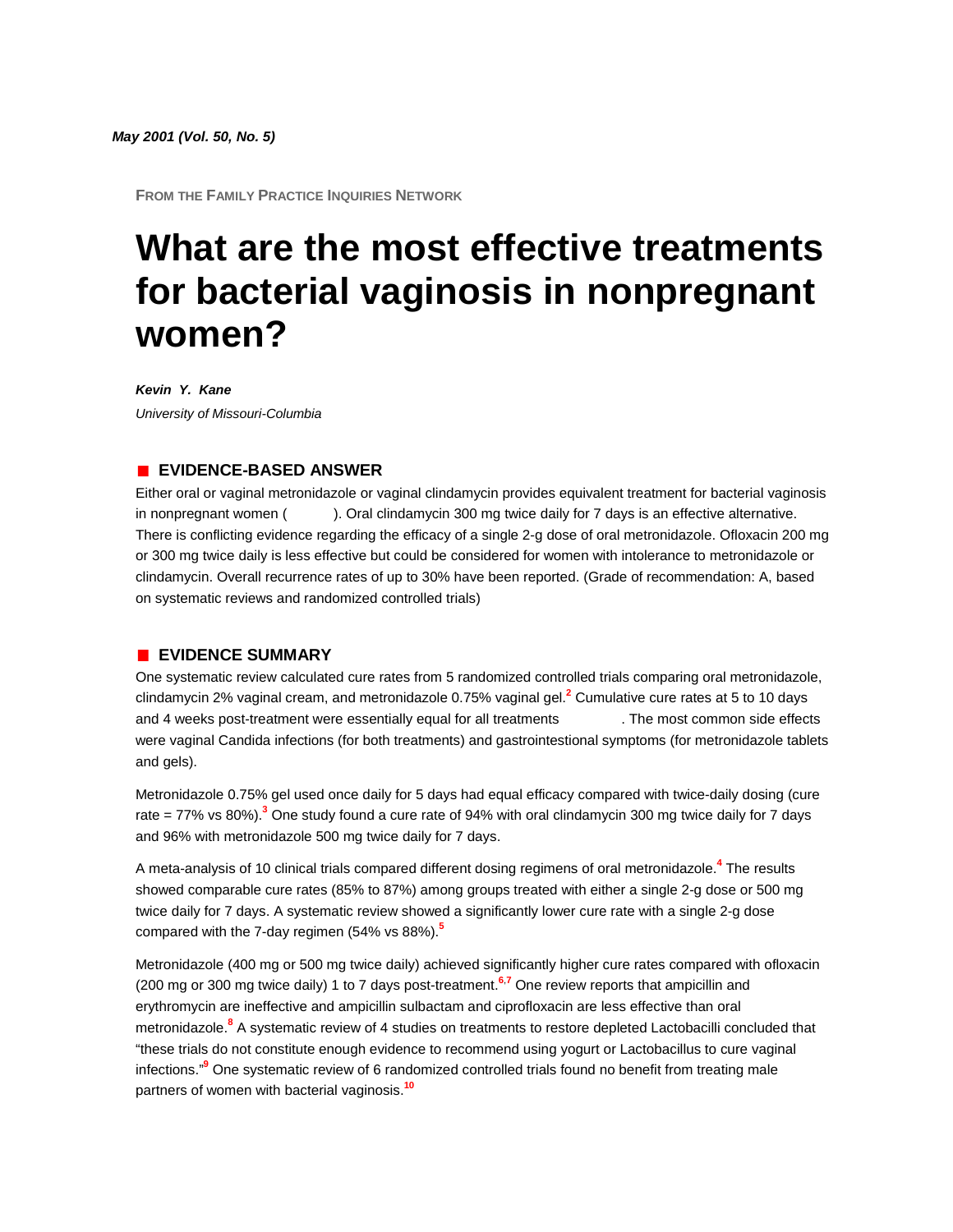## **RECOMMENDATIONS FROM OTHERS**

The Clinical Effectiveness Group and the American College of Obstetricians and Gynecologists recommend: (1) 2% clindamycin cream 5 g at bedtime for 7 days or 300 mg orally twice daily for 7 days; or (2) metronidazole gel, 0.75% 5 g twice daily for 5 days or 500 mg orally twice daily for 7 days.**[11](http://www.jfponline.com/Pages.asp?AID=2224&issue=May_2001&UID=#bib11)**,**[12](http://www.jfponline.com/Pages.asp?AID=2224&issue=May_2001&UID=#bib12)**

### **CLINICAL COMMENTARY**

#### *Robert Pierce, MD, MSPH*

#### *Fulton Family Health Associates, Missouri*

The evidence presented is consistent with my practice of treating patients with bacterial vaginosis. I treat the vast majority of patients with metronidazole 500 mg orally twice daily for a week. Sometimes I prescribe clindamycin cream or metronidazole gel, but patients seem to prefer oral therapy, despite the higher likelihood of side effects. I usually reserve oral clindamycin for treatment of bacterial vaginosis in pregnant women. I have avoided the use of single 2-g dose of metronidazole, believing it to be less effective than alternatives. I will reconsider this practice given the favorable comparisons presented here.

## REFERENCES

- 1. red book drug topics. Montvale, NJ: Medical Economics Co; 2000.
- 2. Joesoef MR, Schmid GP, Hillier SL. Bacterial vaginosis: review of treatment options and potential clinical indications for therapy. Clin Infect Dis 1999;28(suppl):S57–65.
- 3. Livengood CH III, Soper DE, Sheehan KL , et al. Comparison of once-daily and twice-daily dosing of 0.75% metronidazole gel in the treatment of bacterial vaginosis. Sex Transm Dis 1999;26:137–42.
- 4. Lugo-Miro VI, Green M, Mazur L. Comparison of different metronidazole therapeutic regimens for bacterial vaginosis: a meta-analysis. JAMA 1992;268:92– 95.
- 5. Larsson PG. Treatment of bacterial vaginosis. Internat J STD AIDS 1992;3:239–47.
- 6. Covino JM, Black JR, Cummings M, Zwickl B, McCormack WM. Comparative evaluation of ofloxacin and metronidazole in the treatment of bacterial vaginosis. Sex Transm Dis 1993;20:262–64.
- 7. Nayagam AT, Smith MD, Ridgway GL, Allason-Jones E, Robinson AJ, Stock J. Comparison of ofloxacin and metronidazole for the treatment of bacterial vaginosis. Internat J STD AIDS 1992;3:204–07.
- 8. Schlicht JR. Treatment of bacterial vaginosis. Ann Pharmacotherapy 1994;28:483– 87.
- 9. Yoghurt and vaginal infections. Bandolier 1999;6:2–4.
- 10. Potter J. Should sexual partners of women with bacterial vaginosis receive treatment? Br J Gen Pract 1999;49:913–18.
- 11. National guideline for the management of bacterial vaginosis. Clinical effectiveness group (Association of Genitourinary Medicine and the Medical Society for the Study of Venereal Diseases). Sex Transm Infect 1999;75 (suppl):S16–18.
- 12. American College of Obstetricians and Gynecologists. ACOG technical bulletin,